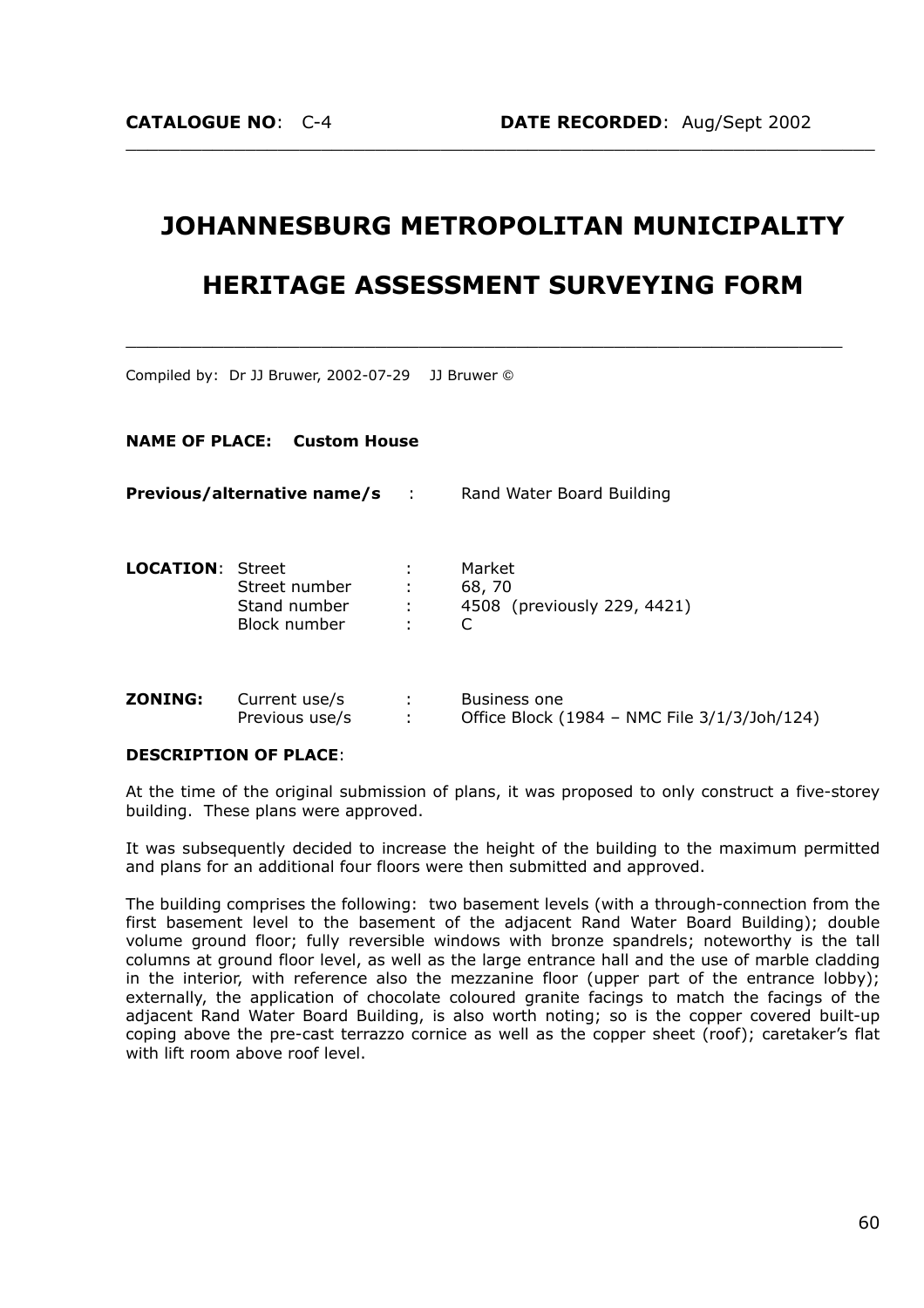### **CONSTRUCTION MATERIALS**:

- Walls : reinforced concrete, brick cladding.
- Roof : flat, concrete.
- Windows: aluminium frame (bronze coloured) fixed windows, flush with walls.

# **SITE FEATURES**:

# **ALTERATIONS:**

#### **INTEGRITY:**

The 'wall-art' is relatively new to Johannesburg, bringing colour to an otherwise drab environment. Its location on the side of the building does not really impact on the appearance of the main façade of the building and one can still appreciate the building.

#### **INSCRIPTION:**

#### **ARCHITECT/BUILDER:**

J. Fassler & W.D. Howie

# **CONSTRUCTION DATE:**

| On plan        | 1965                                       |
|----------------|--------------------------------------------|
| Plans passed : | final plans were passed in<br>October 1967 |
| Completed      |                                            |

### **BUILDING STYLE:**

#### **BUILDING TYPE:**

Office building.

#### **ENVIRONMENT:**

"Blends in with buildings to the East in Market Street with relation to height and façade-subject. There is also a connection with the Old Rand Water Board Building with regard to the lower floors. The upper floors have no connection at all." (NMC)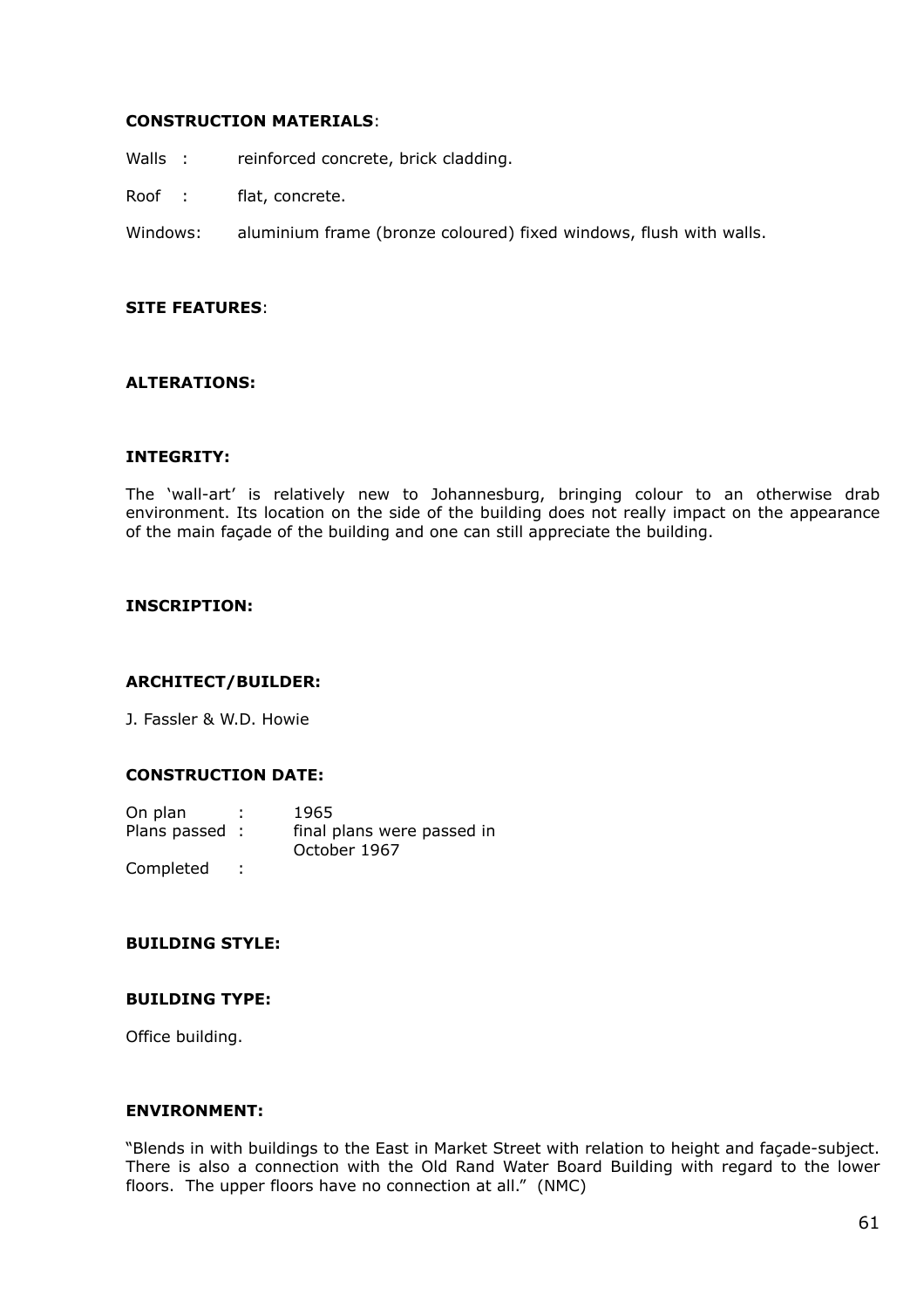#### **CONDITION:**

Good.

### **URGENT ACTION:**

# **SAHRA RECORD REGARDING ALTERATIONS, RENOVATIONS, RESTORATION:**

In August 1989 Stauch Vorster Architects + Planners submitted an application to the NMC with respect to the proposed installation of three automated sliding doors (glass) at the main entrance. This was approved by the NMC.

**PROTECTION STATUS:** (under National Heritage Resources Act, 1999)

| General protection: | Section 34(1) structure/s                                            |  |
|---------------------|----------------------------------------------------------------------|--|
| Formal protection:  | provincial heritage site                                             |  |
|                     | national heritage site                                               |  |
|                     | provisional protection                                               |  |
|                     | heritage area<br>listed in provincial heritage<br>resources register |  |

Relevant Gazette Notice:

Gazette description:

**FORMER PROTECTION STATUS:** (under National Monuments Act, 1969)

# **NOTES:**

#### **DEEDS INFORMATION:**

Original ownership:

T10499/1989 Republic of South Africa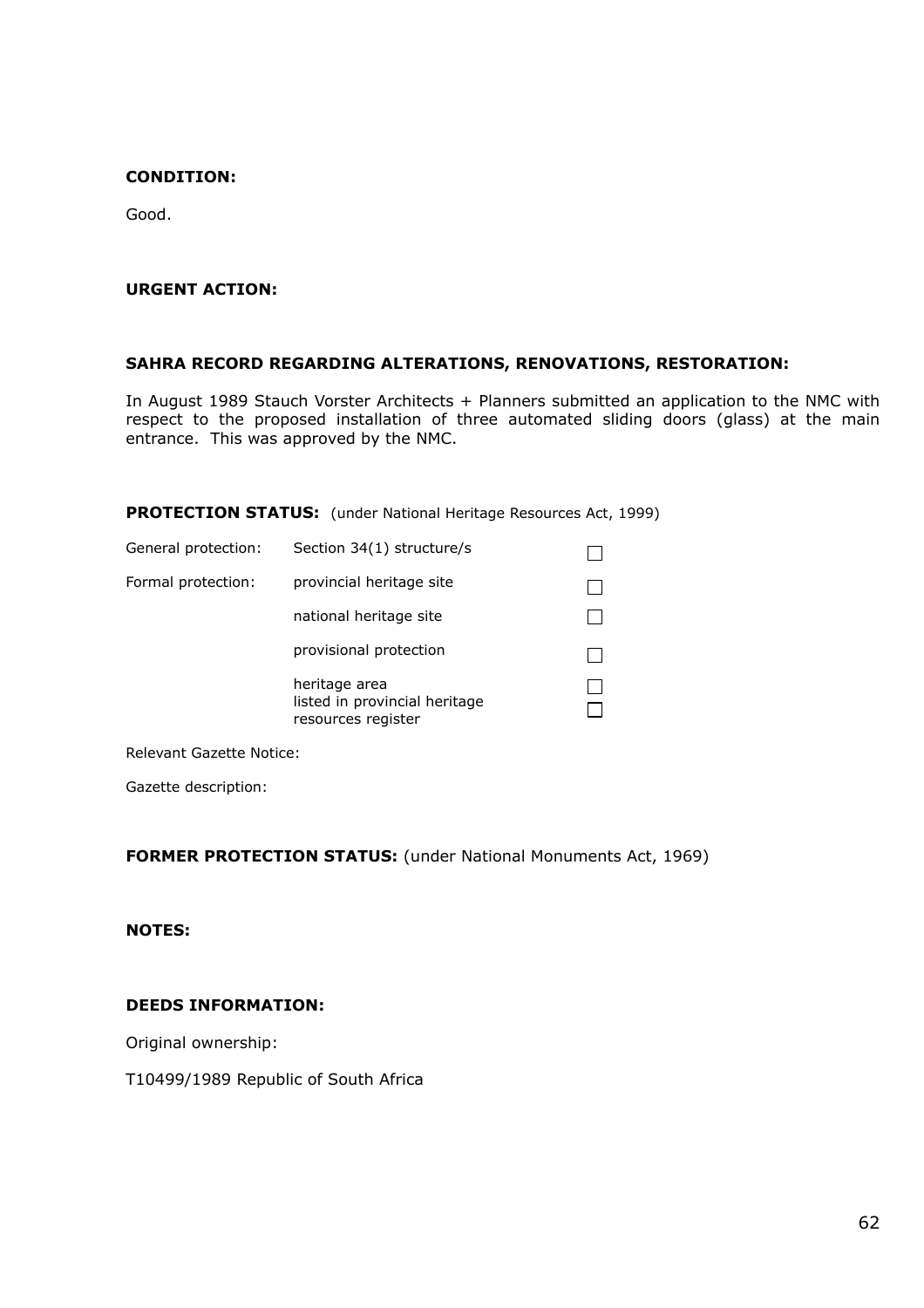#### **PRE-HISTORY OF SITE:**

By 1889, this corner site was occupied by two low corrugated iron structures facing Market Square. The corner building had four small gables but by 1898, this building had been replaced by a three storey brick structure for J. Liddle. The architect was R.L.M. McCowat. The building was characterised by its pediment and balustrade and an entrance at its flattened corner. This presumably was the Lancaster Building. Its neighbour by 1900, seems to have been the Maurice Building which faced onto Market Square.

#### **HISTORY:**

The Rand Water Board was formed in 1930 to provide Johannesburg and the Chamber of Mines with water.

The estimated cost of the construction of the building was R990 000.

#### **SOURCES:**

Opname Historiese Geboue In Johannesburg, Second Report June 1976, Inner City RAU

NMC File 3/1/3/Joh/124

NMC File 3/1/3/Joh/A, Johannesburg General, II

"Goudstad-Geboue 24", Beeld, 22 Aug' 1977

The Johannesburg Historical Foundation (Norwich, I; Grant, B.L.; Saul D) Some Historic Drives & Walks of Johannesburg Framic, no date

The Market Square Of Johannesburg: Catalogue of buildings on and around the square till about 1920 (Compiled by G.M. van der Waal), Public Library, Johannesburg, 1971 Van Der Waal, G-M.: From Mining Camp to Metropolis, The buildings of Johannesburg 1886-1940, Chris Van Rensburg Publications, 1987

City Engineering Department, Stand No. 4508, Township Johannesburg (Planning Department), City of Johannesburg

Registrar of Deeds, Johannesburg

#### **RECORDED BY:**

Johann J and Catharina JM Bruwer. Photographs by Chris JH Coxen (unless otherwise indicated).

#### **ASSESSMENT OF CULTURAL SIGNIFICANCE:**

Historic Value:



 $\Box$  Associated with historic person, group or organisation

 $\square$  Associated with historic event or activity